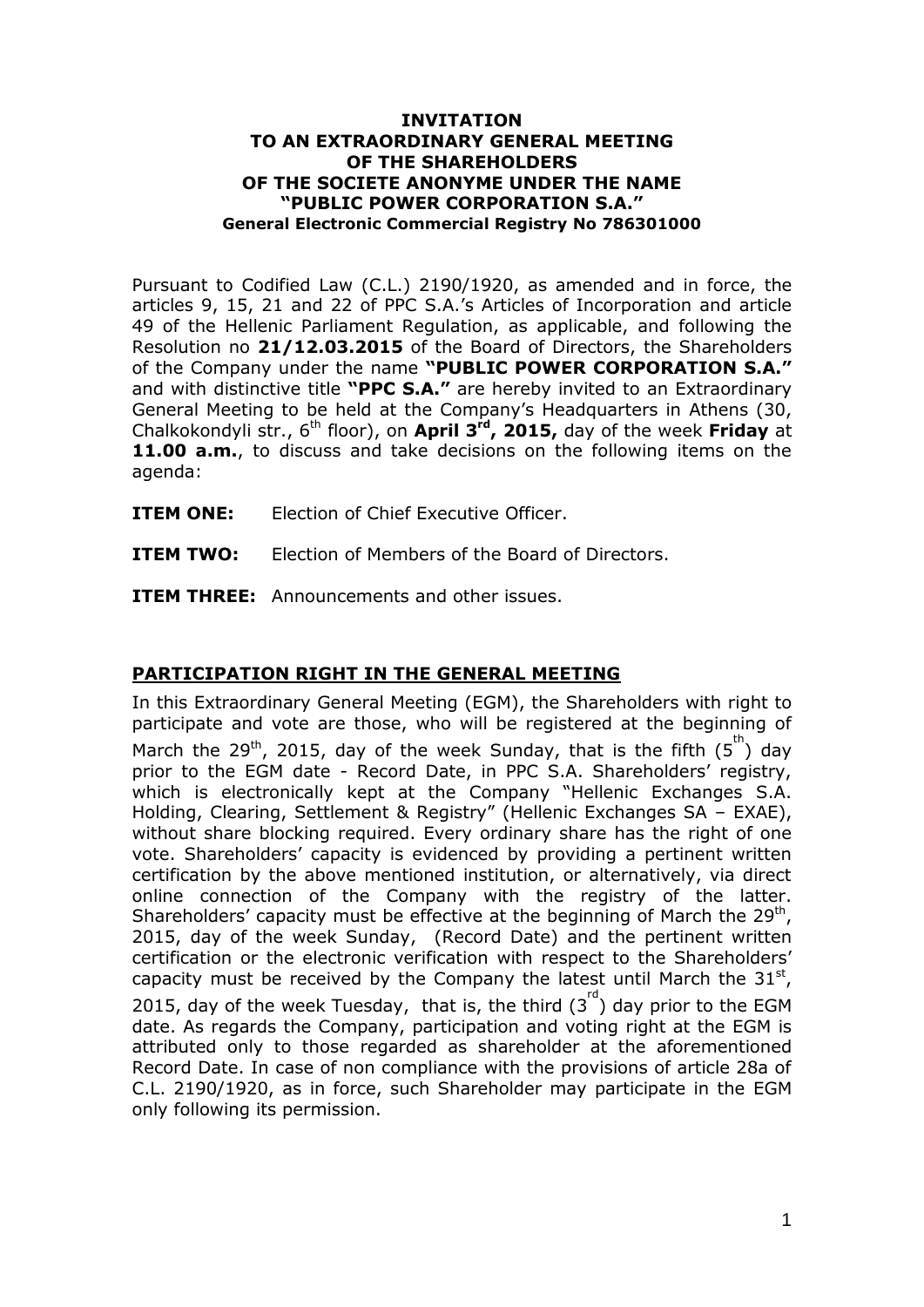### **PROCEDURE FOR THE EXERCISE OF VOTING RIGHT BY PROXY**

The Shareholders who wish to participate in the Extraordinary General Meeting (EGM) by proxy/ies representative/es, must send the pertinent proxy holder authorisation form (Power of Attorney), which is available on the company's website [www.dei.gr,](http://www.dei.gr/) to the Company's Corporate Announcements and Shareholders Services Unit (30, Chalkokondyli Street, Athens 104 32,  $5^{\text{th}}$  floor, office 512), no later than March the 31<sup>st</sup>, 2015, day of the week Tuesday, that is the third  $(3^{rd})$  day prior to the date of the General Meeting.

Each shareholder may appoint up to three (3) proxy holders/representatives. However, if a shareholder holds shares of the company appearing in more than one securities account, the above limitation shall not prevent such shareholder from appointing separate proxy holders/representatives for the companies appearing in each securities account, as regards the General Meeting.

A proxy holder/representative acting on behalf of several shareholders may cast votes differently for each shareholder. The proxy holder/representative is obliged to disclose to the Company, before the commencement of the General Meeting, any fact which might be useful to the shareholders in assessing whether the proxy holder/representative might pursue interests other than the interest of the represented shareholder. A conflict of interest within this context may in particular arise where the proxy holder/representative:

a) is a controlling shareholder of the Company, or is another entity controlled by such shareholder;

b) is a member of the Board of Directors or the management of the Company, or of a controlling shareholder or an entity controlled by such shareholder;

c) is an employee or an auditor of the Company, or of a controlling shareholder or an entity controlled by such shareholder;

d) is a spouse or close relative (of  $1<sup>st</sup>$  degree) with a natural person referred to in the above items a) to c).

The appointment and the revocation of appointment of a shareholder's proxy holder/representative shall be made in writing and shall be notified to the Company at least three (3) days prior to the date of the General Meeting.

The shareholders are requested to ensure the successful dispatch of the proxy holder authorisation form [power of attorney] and receipt thereof by the Company, by calling at the following numbers:  $+30$  210 5230951,  $+30$ 210 5293207, +30 210 5293245 .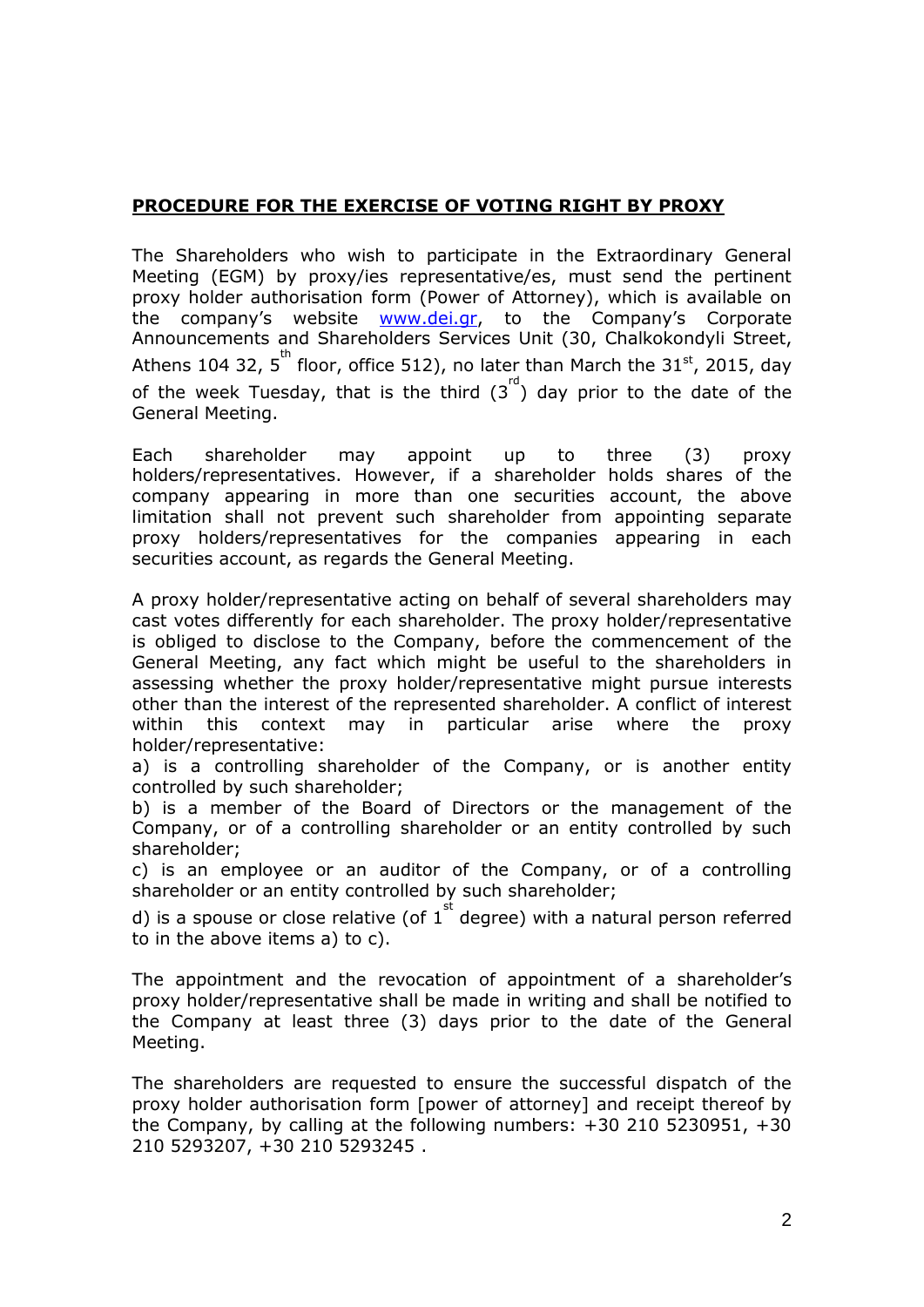In order to attend the General Meeting any shareholder/representative shall present an ID card. In case that the shareholder is a legal entity and has not appointed in accordance with the aforementioned procedure a proxy holder/s-representative/s, then the legal representative of such shareholder shall also present his/her legalization documents, in order to attend the General Meeting.

# **SHAREHOLDERS' MINORITY RIGHTS**

With respect to the aforementioned EGM, the Shareholders have also the following rights, which can be exercised within the following deadlines per right:

a) Shareholders representing at least one twentieth (1/20) of the paid-up share capital may request from the Board of Directors to include in the Extraordinary General Meeting's Agenda additional items, provided that the relevant request is communicated to the Board of Directors at least fifteen (15) days prior to the EGM. The said request must be accompanied by a written justification or a draft resolution for approval by the EGM.

b) Shareholders representing at least one twentieth (1/20) of the paid-up share capital may request from the Board of Directors to upload to the Company's website ([www.dei.gr\)](http://www.dei.gr/), at least six (6) days prior to the EGM date, draft resolutions for the items included in the initial or revised EGM agenda, provided that the relevant request is communicated to the Board of Directors at least seven (7) days prior to the EGM date.

c) Following a request of shareholders communicated to the Company at least five (5) full days prior to EGM date, the Board of Directors must provide to the EGM the requested specific information with respect to Company's business, to the extent that these are useful for the actual assessment of the items on the agenda.

d) Following a request of shareholders representing one fifth (1/5) of the paid-up share capital, communicated to the Board of Directors at least five (5) full days prior to the EGM date, the Board of Directors must provide the EGM with information about the course of the Company's affairs and its financial situation.

## **AVAILABLE DOCUMENTS AND INFORMATION**

The present Invitation to the Shareholders, the proxy holder authorisation form [power of attorney], the total number of shares and voting rights existing on the date of the present Invitation as well as any documents provided for in article 27, par. 3, cases c) and d) of C.L. 2190/1920, as in force, are or will be posted on the company's website [www.dei.gr,](http://www.dei.gr/) pursuant to the law and the Company's Articles of Incorporation.

The full text of the documents to be submitted to the General Meeting, as well as of the draft resolutions (article 27, par. 3, cases c) and d) of C.L. 2190/1920) will be available in hard copy at the Company's Headquarters in Athens (30, Chalkokondyli str.).

In case a quorum has not been reached on the date set forth herein above,